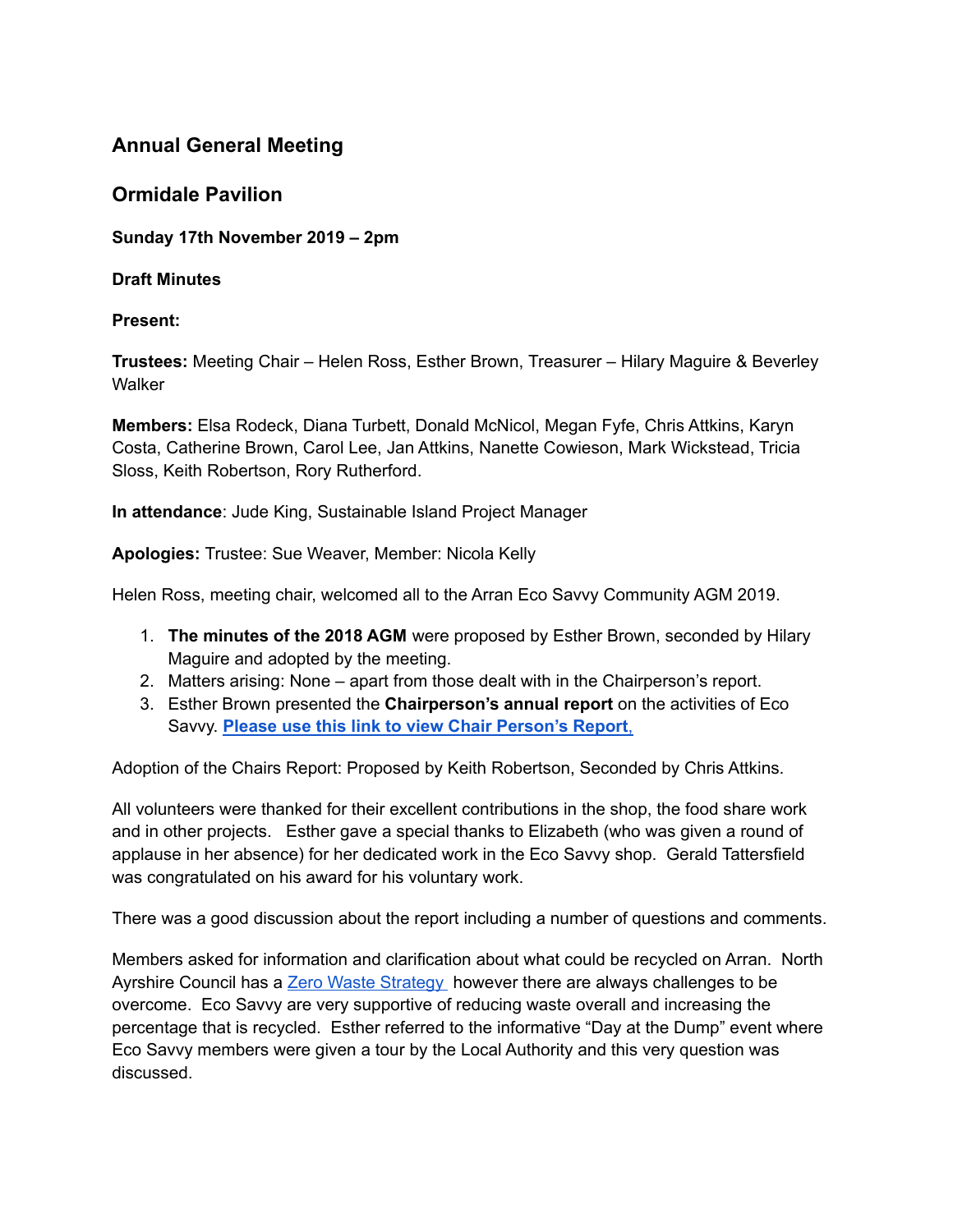Hilary referred members to the Think About Plastic [website](https://www.thinkaboutplastic-arran.co.uk/) for some useful information.

Esther was thanked for her work as Eco Savvy Chair and for her Eco Savvy developments role. The report was well received by the meeting.

4. Hilary Maguire presented the annual accounts. **[Please](http://arranecosavvy.org.uk/about-us/financial-report/) use this link to view [Treasurer's](http://arranecosavvy.org.uk/about-us/financial-report/) Report** 6<sup>th</sup> April 2018 – 5<sup>th</sup> April 2019 – The statutory accounts will be available online and with OSCR once independently reviewed. Adoption of the Treasurer's Report: Proposed by Chris Attkins, Seconded by Keith Robertson.

Hilary was thanked for her sterling efforts in developing a new accounting system for Eco Savvy which had taken many hours of work.

5. **Constitutional changes:** Following the discussion at the AGM held in 2018, and consultation with the members in accordance with the current constitution, the proposal was made to change the constitution.

**Why did we have a consultation?** During project development work the board of trustees were advised by a number of funding bodies from the Big Lottery to the Highlands and Islands Enterprise that under our current constitution Eco Savvy is not eligible for their support. If Eco Savvy wishes to apply for further funding we need to update our constitution. Part of the reasoning behind this is to ensure there is genuine community control of the charity and that the community we represent will benefit from future projects.

**How did the Board of Trustees decide to do this?** Currently we have an SCVO model Constitution. The simplest and most effective way to change the constitution is to adopt the Scottish Government model SCIO constitution. It is more comprehensive and complies with all the requirements of the Scottish Charity Regulator (OSCR) as well as with major funders.

Both the current and proposed constitutions had been made available to members in advance of the AGM.

The headlines changes were as follows; –

- 1. Only members who are ordinarily resident on Arran will be able to vote on decisions at members meetings.
- 2. There must be a majority of residents on the board at all times and present in all meetings.
- 3. The community we represent will be clearly defined as the whole of the Island of Arran.
- 4. The board will be able to bring in trustees who are not residents which is an important feature to ensure the board has the skills it requires.

**What would not change?** The charitable purposes of the charity and the legal structure of the registered charity.

**In more detail:**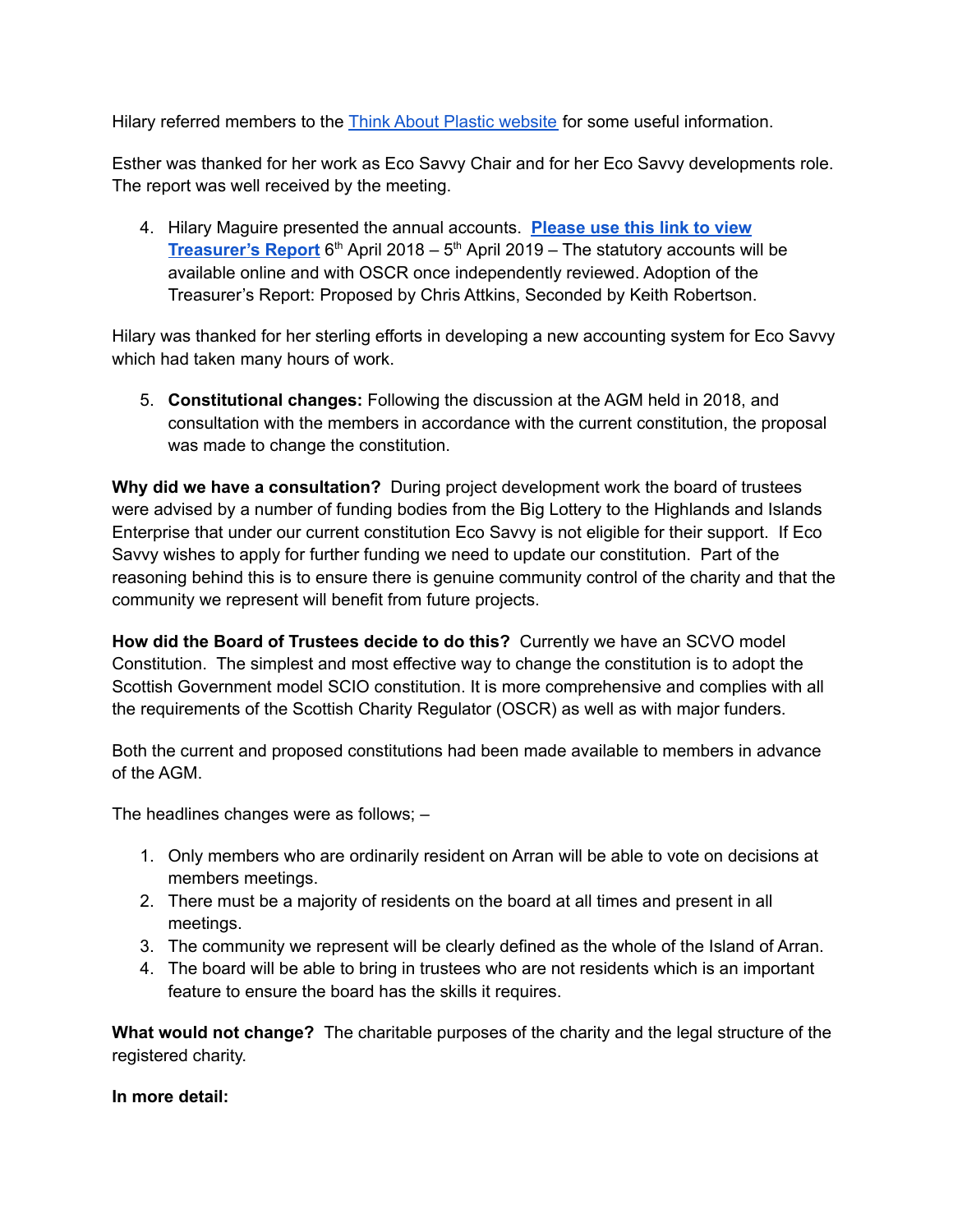### **Geographical Identification**

1. Our current constitution does not identify the geographical area of Arran, it will be referred to as postcode KA27 and this will comply with requirements.

#### **Members**

1. Ordinary members must be eligible to vote in local elections on the Isle of Arran.

2. Associate membership will be open to all supporters who are not eligible to vote in local elections on the Island of Arran.

3. Ordinary members will have one vote per member at Annual General and other Members meetings.

4. Associate members will not have a vote at any meetings.

## **Trustee Board**

1. The maximum number of board members will increase from 7 to 10.

2. 'Elected Board Members' who are eligible to vote at local elections on the Isle of Arran will be able to invite to the board 'Appointed Charity Trustees' with full voting rights.

3. 'Elected Board Members' who are eligible to vote at local elections on the Isle of Arran will be able to invite to the board 'Co-opted Charity Trustees' with full voting rights.

4. There must always be a board majority of "Elected Charity Trustees' who are eligible to vote at local elections on the Isle of Arran.

## **Additional**

1. Staff of the organisation will be eligible to be ordinary members if they are eligible to vote at local elections on the Isle of Arran. However, they will be barred from being board members.

2. We will be able to have junior members aged 12 to 15.

All members had been consulted within the required timescale and were given the opportunity to vote in a secret ballot at the meeting.

Appointment of Scrutineer: Esther Brown proposed Chris Attkins, Seconded by Helen Ross.

The votes were counted by Chris Aitkins who was independent of the trustees putting forward the proposed changes.

**The Decision:** The members voted unanimously to change the constitution.

## 6. **Election of Charity Trustees (new constitution)**